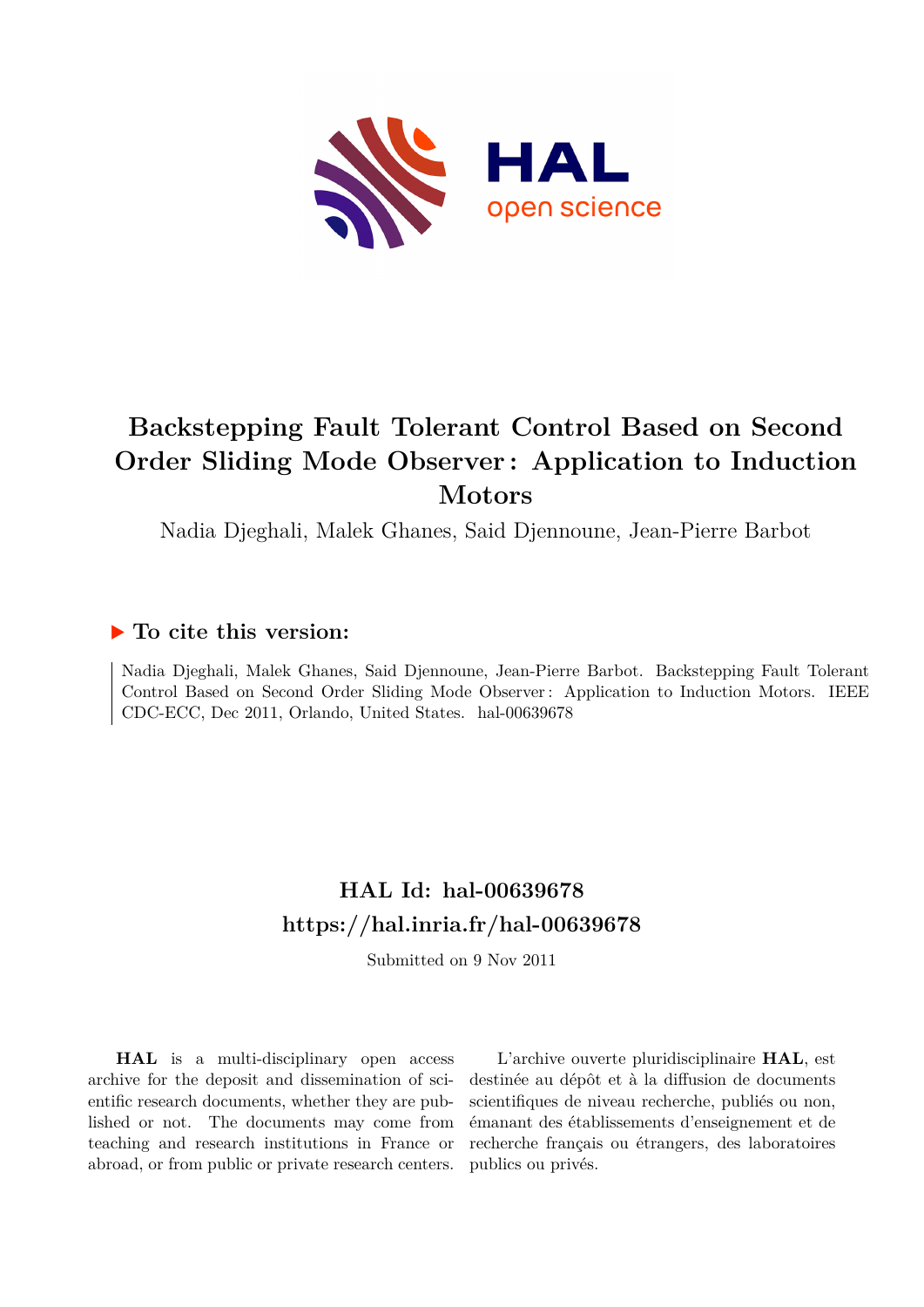## Backstepping Fault Tolerant Control Based on Second Order Sliding Mode Observer : Application to Induction Motors

N. Djeghali, M. Ghanes, S. Djennoune and J-P. Barbot

*Abstract*— In this paper, a fault tolerant control for induction motors based on backstepping strategy is designed. The proposed approach permits to compensate both the rotor resistance variations and the load torque disturbance. Moreover, to avoid the use of speed and flux sensors, a second order sliding mode observer is used to estimate the flux and the speed. The used observer converges in a finite time and permits to give a good estimate of flux and speed even in presence of rotor resistance variations and load torque disturbance. The stability of the closed loop system (controller + observer) is shown in two steps. First, the boundedness of the trajectories before the convergence of the observer is proved. Second, the trajectories convergence is proved after the convergence of the observer. The simulation results show the efficiency of the proposed control scheme.

#### I. INTRODUCTION

Induction Motors (IM) are widely used in many industrial processes due to their reliability, low cost and high performance. However, because of several stresses (mechanical, environmental, thermal, electrical), IM are subjected to various faults, such as stator short-circuits and rotor failures such as broken bars or rings,...etc. The diagnostic of IM has shown that the presence of faults leads to parameters variations [1]. In this work, we focus on the rotor resistance variations.

Fault Tolerant Control (FTC) systems are able to maintain specific systems performances not only under nominal conditions but also when faults occur (change in system parameters or characteristic properties). There are two types of FTC: active and passive approaches. In the passive approach, the controller is designed to maintain acceptable performances against a set of faults without any change in the control law. In the active approach, first the faults are detected and isolated (fault detection and isolation step), second the control law is changed (control reconfiguration step) to maintain specific performances [2]. This paper is concerned with the passive fault tolerant controller for IM in order to compensate the rotor resistance variations and the load torque disturbance. The proposed approach uses a direct field oriented controller based on backstepping strategy to steer the flux and the speed to their desired references in presence of rotor resistance variations and load torque disturbance. Moreover, sensorless control is considered. This control method avoids the use of the speed sensor [3], [4], [5]. For instance, in [5] the feedback controller uses an

N. Djeghali and S. Djennoune are with Laboratoire de Conduite et Conception des Systèmes de Production, Université Mouloud MAMMERI de Tizi-Ouzou, B.P.17, 15000, Algérie. djeghali nadya@yahoo.fr,s djennoune@yahoo.fr

M. Ghanes and J-P. Barbot are with ECS-Lab, ENSEA, France. ghanes@ensea.fr,barbot@ensea.fr

J-P. Barbot is also with the EPI-ALIEN-INRIA.

adaptive observer in order to estimate the flux and the speed. In [4], the control scheme is based on a first order sliding mode observer. The sliding mode observers are widely used due to their finite time convergence, robustness with respect to uncertainties and the possibility of uncertainty estimation [6]. When we use the first order sliding mode approach the chattering effect appears. To avoid the chattering effect, the high order sliding mode techniques have been developed. In this work, the controller uses a second order sliding mode observer ([7], [8]) to estimate the speed and the flux.

Compared to the existing fault tolerant control schemes reported in the literature ([9]-[12]), the contribution of this paper is first the design of a backstepping controller in presence of rotor resistance variations and load torque disturbance and second is the estimation of the speed and the flux by a second order sliding mode observer which uses only the measured stator currents.

#### II. INDUCTION MOTOR ORIENTED MODEL

In field oriented control, the flux vector is forced on the d-axis ( $\phi_{qr} = \frac{d\phi_{qr}}{dt} = 0$ ). The resulting induction motor model in the  $(d - q)$  reference frame is described by the following state equations ([13]):

$$
\begin{aligned}\n\frac{di_{ds}}{dt} &= -ai_{ds} + \omega_s i_{qs} + \frac{L_m}{\sigma L_s L_r \tau_r} \phi_{dr} + \frac{V_{ds}}{\sigma L_s} \\
\frac{di_{gs}}{dt} &= -ai_{qs} - \omega_s i_{ds} - \frac{L_m P}{\sigma L_s L_r} \Omega \phi_{dr} + \frac{V_{gs}}{\sigma L_s} \\
\frac{d\phi_{dr}}{dt} &= \frac{L_m}{\tau_r} i_{ds} - \frac{\phi_{dr}}{\tau_r} \\
\frac{d\Omega}{dt} &= \frac{PL_m}{L_r J} i_{qs} \phi_{dr} - \frac{f}{J} \Omega - \frac{T}{J}\n\end{aligned} \tag{1}
$$

with:

$$
\omega_s = P\Omega + \frac{L_m}{\tau_r \phi_{dr}} i_{qs}
$$
\n
$$
a = \left(\frac{R_s}{\sigma L_s} + \frac{1 - \sigma}{\sigma \tau_r}\right)
$$
\n(2)

Where  $\sigma$  is the coefficient of dispersion given by:

$$
\sigma = 1 - \frac{L_m^2}{L_s L_r}
$$

*Ls* , *L<sup>r</sup>* , *L<sup>m</sup>* are stator, rotor and mutual inductance, respectively.  $R_s$ ,  $R_r$  are respectively stator and rotor resistance.  $\omega_s$ is the stator pulsation.  $\tau_r$  is the rotor time constant  $(\tau_r = \frac{L_r}{R_r})$ . *P* is the number of pole pairs. *Vds*, *Vqs* are stator voltage components.  $φ_{dr}$ ,  $φ_{qr}$  are the rotor flux components.  $Ω$  is the mechanical speed. *T* is the load torque. *ids*, *iqs* are stator current components. *J* is the moment of inertia of the motor.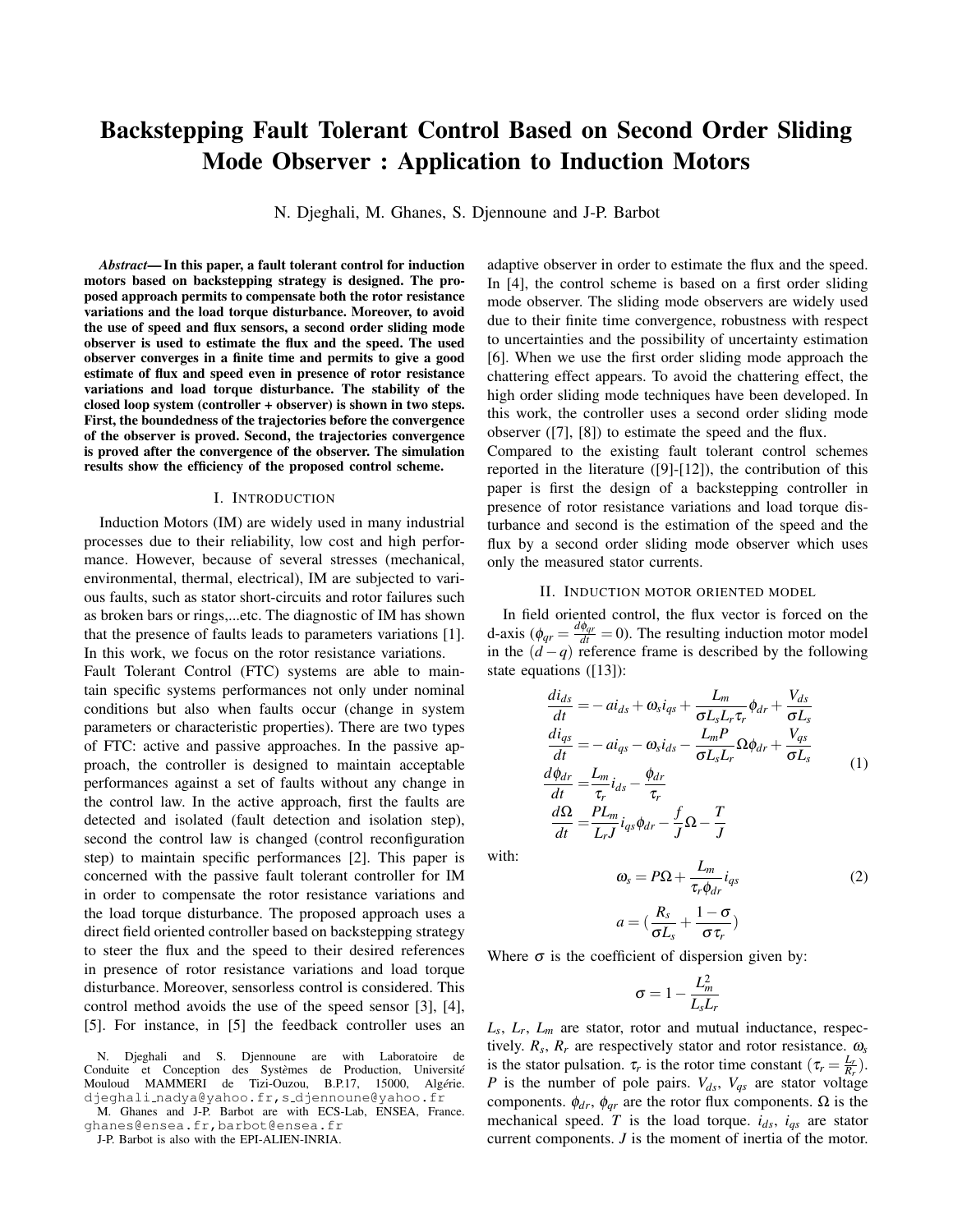*f* is the friction coefficient.

In presence of rotor resistance variations, the model (1) becomes([12]):

$$
\begin{split}\n\frac{di_{ds}}{dt} &= -ai_{ds} + \omega_s i_{qs} + \frac{L_m}{\sigma L_s L_r \tau_r} \phi_{dr} + \frac{V_{ds}}{\sigma L_s} + h_1(x) \\
\frac{di_{gs}}{dt} &= -ai_{qs} - \omega_s i_{ds} - \frac{L_m P}{\sigma L_s L_r} \Omega \phi_{dr} + \frac{V_{gs}}{\sigma L_s} + h_2(x) \\
\frac{d\phi_{dr}}{dt} &= \frac{L_m}{\tau_r} i_{ds} - \frac{\phi_{dr}}{\tau_r} + h_3(x) \\
\frac{d\Omega}{dt} &= \frac{PL_m}{L_r J} i_{qs} \phi_{dr} - \frac{f}{J} \Omega - \frac{T}{J}\n\end{split}
$$
\n(3)

where  $x = (i_{ds}, i_{qs}, \phi_{dr}, \Omega)$ .  $h_1(x)$ ,  $h_2(x)$ ,  $h_3(x)$  represent the fault terms due to rotor resistance variations, they are given by:

$$
h_1(x) = \Delta R_r \left( -(\frac{1-\sigma}{\sigma L_r}) i_{ds} + \frac{L_m}{\phi_{dr} L_r} i_{qs}^2 + \frac{L_m}{\sigma L_s L_r^2} \phi_{dr} \right)
$$

$$
h_2(x) = \Delta R_r \left( -(\frac{1-\sigma}{\sigma L_r}) i_{qs} - \frac{L_m}{\phi_{dr} L_r} i_{ds} i_{qs} \right)
$$

$$
h_3(x) = \Delta R_r \left( \frac{L_m}{L_r} i_{ds} - \frac{\phi_{dr}}{L_r} \right)
$$

Here we introduce some definitions on the practical stability which will be used in the next section (see [14]).

#### III. PRELIMINARY

Consider the following system:

$$
\begin{aligned}\n\dot{x} &= f(t, x) \\
x(t_0) &= x_0, \ t_0 \ge 0\n\end{aligned} \tag{4}
$$

where  $x \in R^n$  is the state,  $t \in R_{\geq 0}$  is the time and  $f$ :  $R_{\geq 0} \times R^n \to R^n$  is piecewise continuous in *t* and locally Lipschitz in *x*.  $(t_0, x_0)$  are the initial conditions. We introduce the following definition in which  $B_r$  denotes the closed loop ball in  $R^n$  of radius  $r > 0$ , i.e. :  $B_r = \{x \in R^n : ||x|| \le r\}$ , with *∥.∥* denotes the Euclidean norm of vectors.

*Definition 1:* The system (4) is said to be globally uniformly exponentially practically stable (or convergent to a ball  $B_r$  with radius  $r > 0$ , if there exist  $\beta > 0$  and  $k \ge 0$ , such that for all  $t_0 \in R_{\geq 0}$  and all  $x_0 \in R^n$ ,

$$
||x|| \le k||x_0||\exp(-\beta(t-t_0)) + r, \ \forall t \ge t_0
$$

#### IV. BACKSTEPPING CONTROL DESIGN

This part deals with the speed and flux control by means of backstepping control. This nonlinear control technique can be applied efficiently to linearize a nonlinear system with the existence of uncertainties, it is usually incorporated with the nonlinear damping to enhance robustness ([15], [16]).

#### *A. Step1: Flux control*

The objective is to steer the flux  $\phi_{dr}$  to a desired reference  $\phi_{dr}^*$ , let  $e_{\phi} = \phi_{dr} - \phi_{dr}^*$  be the flux tracking error. The dynamic of  $e_{\phi}$  is:

$$
\dot{e}_{\phi} = \frac{L_m}{\tau_r} i_{ds} - \frac{\phi_{dr}}{\tau_r} + h_3(x) - \dot{\phi}_{dr}^* \tag{5}
$$

A Lyapunov function is defined as:

$$
V_{\phi} = \frac{1}{2}e_{\phi}^{2} \tag{6}
$$

By deriving (6) we obtain:

$$
\dot{V}_{\phi} = e_{\phi} \dot{e}_{\phi} = e_{\phi} \left( \frac{L_m}{\tau_r} i_{ds} - \frac{\phi_{dr}}{\tau_r} + h_3(x) - \dot{\phi}_{dr}^* \right) \tag{7}
$$

To make  $\dot{V}_{\phi}$  negative definite,  $i_{ds}$  is chosen as virtual element of control for stabilizing the flux, its desired value  $i_{ds}^*$  is defined as:

$$
i_{ds}^* = \frac{\tau_r}{L_m} \left( -k_{\phi} e_{\phi} - k_1 \tanh(\frac{k_1 h}{\varepsilon_1} e_{\phi}) + \frac{\phi_{dr}}{\tau_r} + \dot{\phi}_{dr}^* \right) \tag{8}
$$

where  $h = 0.2785$  (see [15]).  $k_1$ ,  $k_\phi$  and  $\varepsilon_1$  are positive design parameters.

By setting  $i_{ds} = i_{ds}^*$  in (7) we get :

$$
\dot{V}_{\phi} = -k_{\phi}e_{\phi}^{2} - k_{1}tanh(\frac{k_{1}h}{\varepsilon_{1}}e_{\phi})e_{\phi} + h_{3}(x)e_{\phi}
$$
 (9)

for  $k_1 > |h_3(x)|_{max}$  we get:

$$
\dot{V}_{\phi} \le -k_{\phi}e_{\phi}^{2} - k_{1}tanh(\frac{k_{1}h}{\varepsilon_{1}}e_{\phi})e_{\phi} + k_{1}|e_{\phi}| \qquad (10)
$$

with:

$$
|e_{\phi}| = e_{\phi} \text{sign} e_{\phi} \tag{11}
$$

The derivative of the Lyapunov function (10) becomes:

$$
\dot{V}_{\phi} \le -k_{\phi}e_{\phi}^{2} - k_{1}tanh(\frac{k_{1}h}{\varepsilon_{1}}e_{\phi})e_{\phi} + k_{1}e_{\phi}signe_{\phi}
$$
 (12)

we have (see  $[16]$ ):

$$
0 \le k_1 e_{\phi} sign e_{\phi} - k_1 \tanh(\frac{k_1 h}{\varepsilon_1} e_{\phi}) e_{\phi} \le \varepsilon_1 \tag{13}
$$

The derivative of the Lyapunov function (12) becomes:

$$
\dot{V}_{\phi} \le -k_{\phi} e_{\phi}^2 + \varepsilon_1 \tag{14}
$$

This implies that the variable  $e$ <sup> $\phi$ </sup> converges to a ball whose radius can be reduced by making small the tuning parameter  $\varepsilon_1$ .

#### *B. Step2: Speed control*

The objective is to steer the speed  $\Omega$  to the desired reference Ω<sup>*∗*</sup>, let *e*<sub>Ω</sub> = Ω − Ω<sup>*∗*</sup> be the speed tracking error. The error dynamic of the speed is:

$$
\dot{e}_{\Omega} = \frac{PL_m}{L_r J} i_{qs} \phi_{dr} - \frac{f}{J} \Omega - \frac{T}{J} - \dot{\Omega}^*
$$
\n(15)

A Lyapunov function is defined as:

$$
V_{\Omega} = \frac{1}{2}e_{\Omega}^2
$$
 (16)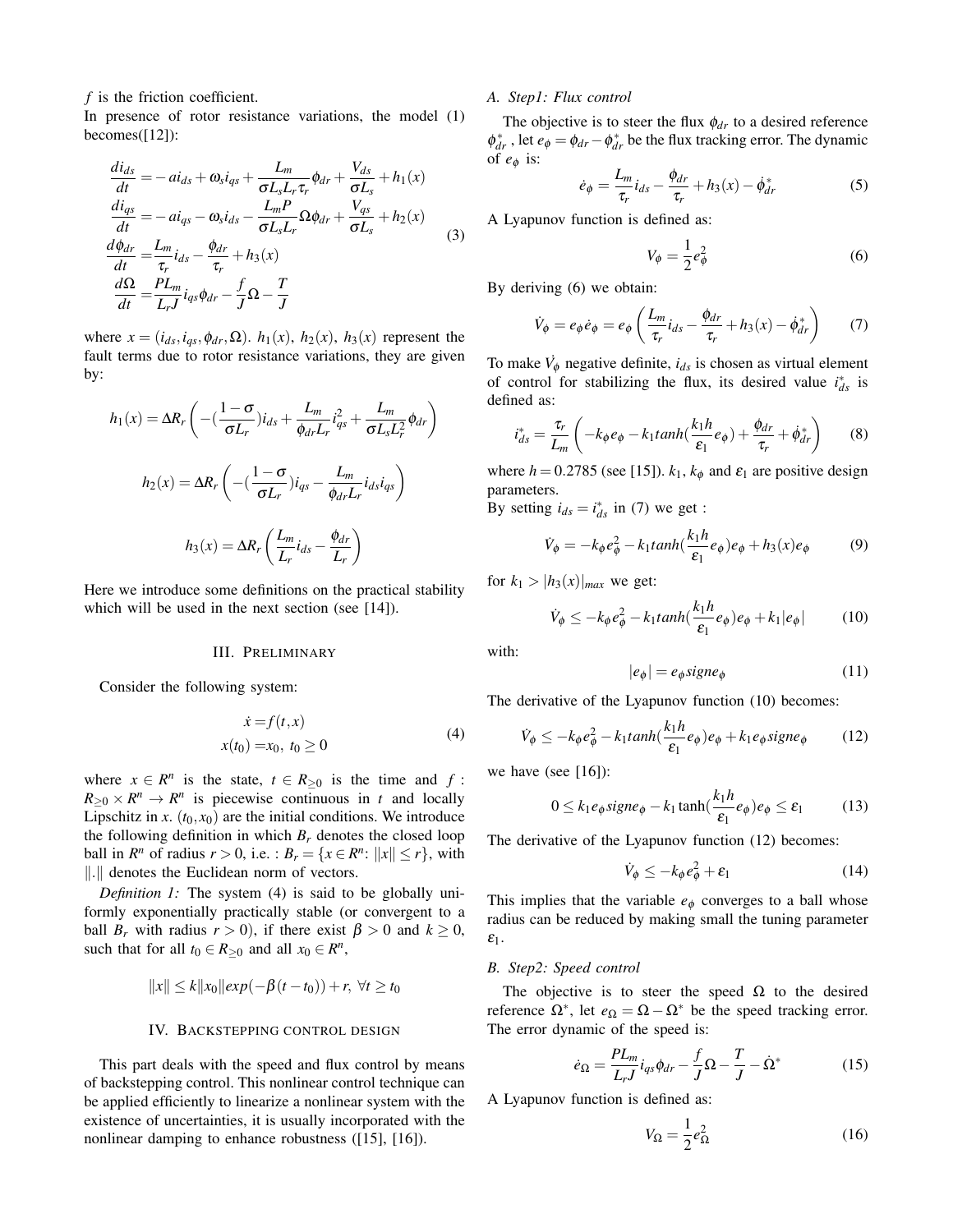By deriving (16) we obtain:

$$
\dot{V}_{\Omega} = e_{\Omega} \dot{e}_{\Omega} = e_{\Omega} \left( \frac{PL_m}{L_r J} i_{qs} \phi_{dr} - \frac{f}{J} \Omega - \frac{T}{J} - \dot{\Omega}^* \right) \tag{17}
$$

 $i_{qs}$  is chosen as virtual element of control for stabilizing the speed, its desired value  $i^*_{qs}$  is defined as:

$$
i_{qs}^{*} = \frac{J L_r}{L_m P \phi_{dr}} (-k_{\Omega} e_{\Omega} - k_2 \tanh \frac{k_2 h}{\epsilon_2} e_{\Omega} + \frac{f}{J} \Omega + \dot{\Omega}^*), \ \phi_{dr} \neq 0
$$
\n(18)

where  $k_2$  and  $k_{\Omega}$  and  $\varepsilon_2$  are positive design parameters. By setting  $i_{qs} = i_{qs}^*$  in (17) we get:

$$
\dot{V}_{\Omega} = e_{\Omega}(-k_{\Omega}e_{\Omega} - k_2 \tanh \frac{k_2 h}{\epsilon_2}e_{\Omega} - \frac{T}{J})
$$
(19)

For  $k_2 > \left|\frac{T}{J}\right|_{max}$  we obtain:

$$
\dot{V}_{\Omega} \le -k_{\Omega}e_{\Omega}^2 - k_2 \tanh(\frac{k_2 h}{\varepsilon_2}e_{\Omega})e_{\Omega} + k_2|e_{\Omega}| \le -k_{\Omega}e_{\Omega}^2 + \varepsilon_2
$$
\n(20)

This implies that the variable *e*<sub>Ω</sub> converges to a ball whose radius can be reduced by making small the tuning parameter <sup>ε</sup>2.

#### *C. Step3: Currents control*

The objective is to steer the currents  $i_{ds}$  and  $i_{qs}$  to their desired references  $i_{ds}^*$  and  $i_{qs}^*$ , respectively. Let  $e_d = i_{ds} - i_{ds}^*$ <br>and  $e_q = i_{qs} - i_{qs}^*$  be the tracking errors of the currents, then the dynamics of the tracking errors are:

$$
\dot{e}_{d} = -ai_{ds} + \omega_{s}i_{qs} + \frac{L_{m}}{\sigma L_{s}L_{r}\tau_{r}}\phi_{dr} + \frac{V_{ds}}{\sigma L_{s}} \n- \frac{\tau_{r}}{L_{m}}F_{1}(e_{\phi})\left(\frac{L_{m}}{\tau_{r}}i_{ds} - \frac{\phi_{dr}}{\tau_{r}}\right) - \frac{\tau_{r}}{L_{m}}\ddot{\phi}_{dr}^{*} \n+ \frac{\tau_{r}}{L_{m}}\left(F_{1}(e_{\phi}) - \frac{1}{\tau_{r}}\right)\dot{\phi}_{dr}^{*} + h_{1}(x) - \frac{\tau_{r}}{L_{m}}F_{1}(e_{\phi})h_{3}(x) \n\dot{e}_{q} = -ai_{qs} - \omega_{s}i_{ds} - \frac{L_{m}}{\sigma L_{s}L_{r}}P\Omega\phi_{dr} + \frac{V_{qs}}{\sigma L_{s}} \n- F_{3}(e_{\Omega}, \Omega, \phi_{dr}) - \frac{J L_{r}}{L_{m}P\phi_{dr}}\ddot{\Omega}^{*} \n- \frac{J L_{r}}{L_{m}P\phi_{dr}}F_{2}(e_{\Omega})\left(\frac{PL_{m}}{L_{r}J}i_{qs}\phi_{dr} - \frac{f}{J}\Omega\right) \n- \frac{J L_{r}}{L_{m}P\phi_{dr}}\left(\frac{f}{J} - F_{2}(e_{\Omega})\right)\dot{\Omega}^{*} \n+ h_{2}(x) + \frac{L_{r}F_{2}(e_{\Omega})}{PL_{m}\phi_{dr}}T - F_{4}h_{3}(x) \n\dot{e}_{\phi} = -k_{\phi}e_{\phi} - k_{1}tanh(\frac{k_{1}h}{\epsilon_{1}}e_{\phi}) + \frac{L_{m}}{\tau_{r}}e_{d} + h_{3}(x) \n\dot{e}_{\Omega} = \frac{PL_{m}}{L_{r}J}e_{q}\phi_{dr} - k_{\Omega}e_{\Omega} - k_{2}tanh(\frac{k_{2}h}{\epsilon_{2}}e_{\Omega}) - \frac{T}{J}
$$
\n(21)

where:

$$
F_1(e_{\phi}) = -k_{\phi} - \frac{k_1^2 h}{\epsilon_1} \left( 1 - \tanh(\frac{k_1 h}{\epsilon_1} e_{\phi})^2 \right) + \frac{1}{\tau_r}
$$

$$
F_2(e_{\Omega}) = -k_{\Omega} - \frac{k_2^2 h}{\epsilon_2} \left( 1 - \tanh(\frac{k_2 h}{\epsilon_2} e_{\Omega})^2 \right) + \frac{f}{J}
$$

$$
F_3(e_{\Omega}, \Omega, \phi_{dr}) = \left(\frac{L_m}{\tau_r} i_{ds} - \frac{\phi_{dr}}{\tau_r}\right) F_4(e_{\Omega}, \Omega, \phi_{dr})
$$

$$
F_4(e_{\Omega}, \Omega, \phi_{dr}) = \frac{J L_r}{PL_m \phi_{dr}^2} \left(k_{\Omega} e_{\Omega} + k_2 \tanh\left(\frac{k_2 h}{\epsilon_2} e_{\Omega}\right) - \frac{f}{J} \Omega - \dot{\Omega}^*\right)
$$

The actual control inputs are chosen as follows:

$$
V_{ds} = \sigma L_s \left( -k_d e_d - k_3 \tanh\left(\frac{k_3 h}{\epsilon_3} e_d\right) + a i_{ds} - \frac{L_m}{\tau_r} e_\phi \right)
$$

$$
- \omega_s i_{qs} - \frac{L_m}{\sigma L_s L_r \tau_r} \phi_{dr} + \frac{\tau_r}{L_m} F_1 \left( \frac{L_m}{\tau_r} i_{ds} - \frac{\phi_{dr}}{\tau_r} - \frac{\tau_r}{L_m} \left( \frac{\tau_r}{L_m} \right) \phi_{dr} + \frac{\tau_r}{L_m} \phi_{dr} \right)
$$
(22)

$$
V_{qs} = \sigma L_s \left( -k_q e_q - k_4 \tanh(\frac{k_4 h}{\epsilon_4} e_q) + a i_{qs} + \omega_s i_{ds} + \frac{L_m}{\sigma L_s L_r} P \Omega \phi_{dr} - \frac{P L_m}{J L_r} e_\Omega \phi_{dr} + \frac{J L_r}{L_m P \phi_{dr}} F_2(e_\Omega) \left( \frac{P L_m}{L_r J} i_{qs} \phi_{dr} - \frac{f}{J} \Omega \right) + F_3(e_\Omega, \Omega, \phi_{dr}) + \frac{J L_r}{L_m P \phi_{dr}} \left( \frac{f}{J} - F_2(e_\Omega) \right) \dot{\Omega}^* + \frac{J L_r}{L_m P \phi_{dr}} \dot{\Omega}^* \right)
$$
\n(23)

*Proposition 1:* Consider the system (3) and the control inputs (22) and (23) where :  $k_d$ ,  $k_q$ ,  $k_3$ ,  $k_4$  are positive design parameters.  $\varepsilon_1$ ,  $\varepsilon_2$ ,  $\varepsilon_3$  and  $\varepsilon_4$  are positive and arbitrary small  $\left| h_1(x) - \frac{\tau_r}{L_m} F_1 h_3(x) \right|_{max}$  and  $k_4 >$  $\left| h_2(x) - F_4h_3(x) + \frac{L_rF_2(e_{\Omega})}{PL_m\phi_{dr}} T \right|_{max}$ , the error variables  $e_{\phi}$ ,  $e_{\Omega}$ , *e<sup>d</sup>* and *e<sup>q</sup>* are globally uniformly exponentially practically stable.

*Proof:* By substituting the control laws (22) and (23) in the error system (21) we get:

$$
\dot{e}_d = -k_d e_d - k_3 \tanh(\frac{k_3 h}{\varepsilon_3} e_d) - \frac{L_m}{\tau_r} e_\phi + h_1(x) - \frac{\tau_r}{L_m} F_1 h_3(x)
$$
\n
$$
\dot{e}_q = -k_q e_q - k_4 \tanh(\frac{k_4 h}{\varepsilon_4} e_q) - \frac{PL_m}{J L_r} e_\Omega \phi_{dr} + h_2(x)
$$
\n
$$
-F_4 h_3(x) + \frac{L_r F_2(e_\Omega)}{PL_m \phi_{dr}} T
$$
\n
$$
\dot{e}_\phi = -k_\phi e_\phi - k_1 \tanh(\frac{k_1 h}{\varepsilon_1} e_\phi) + \frac{L_m}{\tau_r} e_d + h_3(x)
$$
\n
$$
\dot{e}_\Omega = \frac{PL_m}{L_r J} e_q \phi_{dr} - k_\Omega e_\Omega - k_2 \tanh(\frac{k_2 h}{\varepsilon_2} e_\Omega) - \frac{T}{J}
$$
\n(24)

Consider the following Lyapunov function:

$$
V = \frac{1}{2} (e_d^2 + e_q^2 + e_\phi^2 + e_\Omega^2)
$$
 (25)

From the step 1 and 2 we have 
$$
k_1 > |h_3(x)|_{max}
$$
 and  $k_2 > |\frac{T}{J}|_{max}$ . Then, for  $k_3 > |h_1(x) - \frac{\tau_r}{L_m}F_1h_3(x)|_{max}$  and  $k_4 > |h_2(x) - F_4h_3(x) + \frac{L_rF_2(e_0)}{PL_m\phi_{dr}}T|_{max}$  we get:  
\n
$$
\dot{V} \le -k_{\phi}e_{\phi}^2 - k_{\Omega}e_{\Omega}^2 - k_{d}e_{d}^2 - k_{q}e_{q}^2 + \varepsilon_1 + \varepsilon_2 + \varepsilon_3 + \varepsilon_4
$$
\n(26)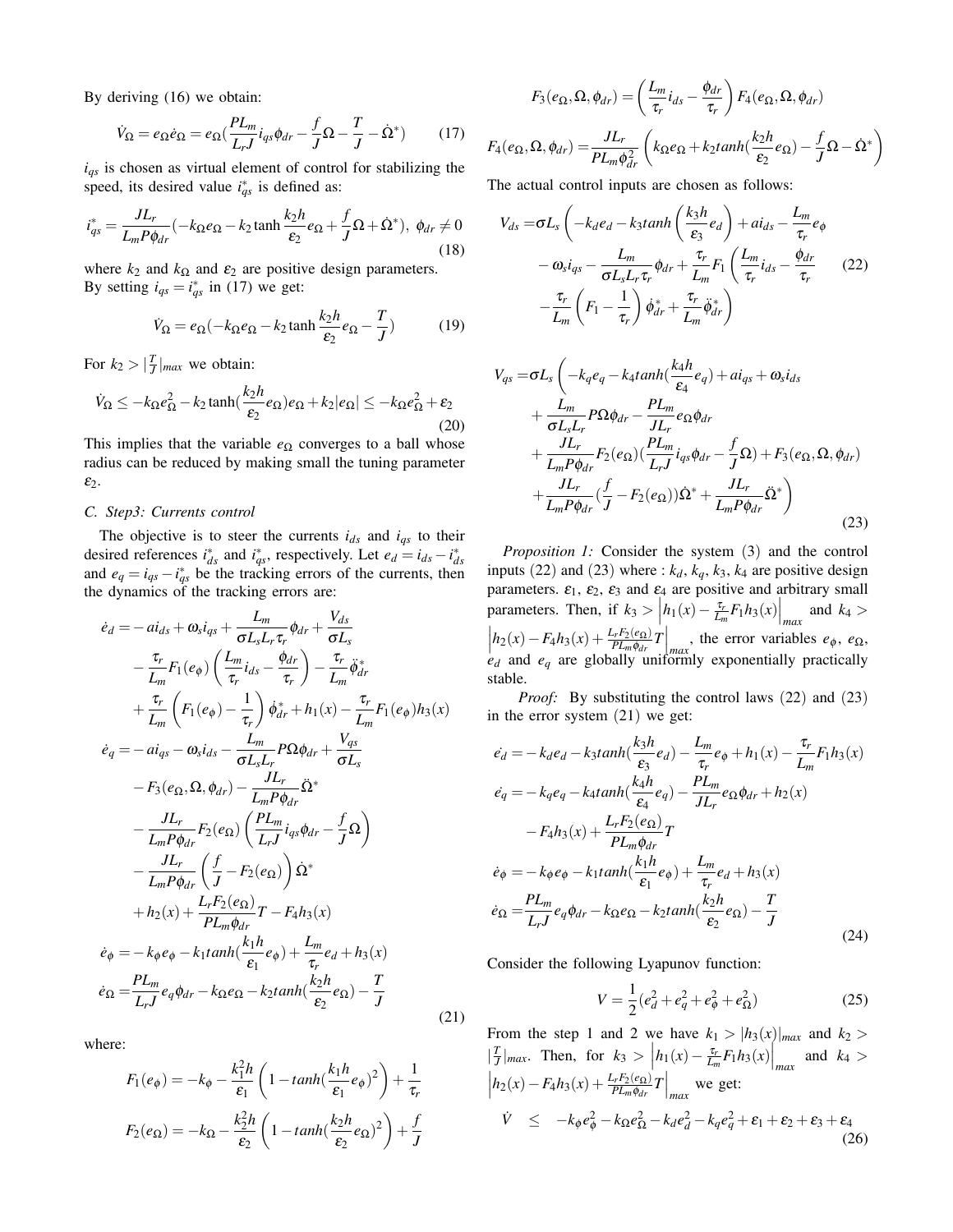This implies that the error variables  $e_{\phi}$ ,  $e_{\Omega}$ ,  $e_{d}$  and  $e_{q}$ converge to a ball whose radius can be reduced by making small the tuning parameters  $\varepsilon_1$ ,  $\varepsilon_2$ ,  $\varepsilon_3$  and  $\varepsilon_4$ . This means that the error variables are globally uniformly exponentially practically stable (see the definition 1).

In order to implement the control laws (22) and (23) without flux and speed sensors, a second order sliding mode observer is used to estimate the speed  $\Omega$  and the flux  $φ_{dr}$ .

#### V. SECOND ORDER SLIDING MODE OBSERVER DESIGN

The IM model in  $(\alpha - \beta)$  reference frame is given by:

$$
\begin{split}\ni_{\alpha s} &= -a i_{\alpha s} + \frac{L_m}{\sigma L_s L_r \tau_r} \phi_{\alpha r} + \frac{L_m P}{\sigma L_s L_r} \Omega \phi_{\beta r} + \frac{V_{\alpha s}}{\sigma L_s} \\
i_{\beta s} &= -a i_{\beta s} - \frac{L_m P}{\sigma L_s L_r} \Omega \phi_{\alpha r} + \frac{L_m}{\sigma L_s L_r \tau_r} \phi_{\beta r} + \frac{V_{\beta s}}{\sigma L_s} \\
\phi_{\alpha r} &= -P \Omega \phi_{\beta r} + \frac{L_m}{\tau_r} i_{\alpha s} - \frac{1}{\tau_r} \phi_{\alpha r} \\
\phi_{\beta r} &= P \Omega \phi_{\alpha r} + \frac{L_m}{\tau_r} i_{\beta s} - \frac{1}{\tau_r} \phi_{\beta r} \\
\dot{\Omega} &= \frac{P L_m}{L_r J} (i_{\beta s} \phi_{\alpha r} - i_{\alpha s} \phi_{\beta r}) - \frac{f}{J} \Omega - \frac{T}{J}\n\end{split} \tag{27}
$$

with  $V_{\alpha s}$ ,  $V_{\beta s}$  are stator voltage components.  $\phi_{\alpha r}$ ,  $\phi_{\beta r}$  are the rotor flux components.  $\Omega$  is the mechanical speed. *T* is the load torque.  $i_{\alpha s}$ ,  $i_{\beta s}$  are stator current components. The currents  $i_{\alpha s}$ ,  $i_{\beta s}$  are assumed to be measured.

By applying the following change of variable:

$$
z_1 = i_{\alpha s}
$$
  
\n
$$
z_2 = i_{\beta s}
$$
  
\n
$$
z_3 = \frac{L_m}{\sigma L_s L_r \tau_r} \phi_{\alpha r} + \frac{L_m P}{\sigma L_s L_r} \Omega \phi_{\beta r}
$$
  
\n
$$
z_4 = -\frac{L_m P}{\sigma L_s L_r} \Omega \phi_{\alpha r} + \frac{L_m}{\sigma L_s L_r \tau_r} \phi_{\beta r}
$$
  
\n
$$
z_5 = \dot{z}_3
$$
  
\n
$$
z_6 = \dot{z}_4
$$
  
\n(28)

the system (27) becomes as follows:

$$
\dot{z}_1 = -az_1 + z_3 + \frac{V_{\alpha s}}{\sigma L_s}
$$
\n
$$
\dot{z}_2 = -az_2 + z_4 + \frac{V_{\beta s}}{\sigma L_s}
$$
\n
$$
\dot{z}_3 = z_5
$$
\n
$$
\dot{z}_4 = z_6
$$
\n
$$
\dot{z}_5 = z_7
$$
\n
$$
\dot{z}_6 = z_8
$$
\n(29)

A second order sliding mode observer is defined as [8]:

$$
\begin{aligned}\n\dot{\tilde{z}}_1 &= -az_1 + \tilde{z}_3 + \lambda_1 |z_1 - \hat{z}_1|^{0.5} sign(z_1 - \hat{z}_1) + \frac{V_{\alpha s}}{\sigma L_s} \\
\dot{\tilde{z}}_3 &= \alpha_1 sign(z_1 - \hat{z}_1) \\
\dot{\tilde{z}}_2 &= -az_2 + \tilde{z}_4 + \lambda_2 |z_2 - \hat{z}_2|^{0.5} sign(z_2 - \hat{z}_2) + \frac{V_{\beta s}}{\sigma L_s} \\
\dot{\tilde{z}}_4 &= \alpha_2 sign(z_2 - \hat{z}_2) \\
\dot{\tilde{z}}_3 &= E_1 E_2 \left( \tilde{z}_5 + \lambda_3 | \tilde{z}_3 - \hat{z}_3|^{0.5} sign(\tilde{z}_3 - \hat{z}_3) \right) \\
\dot{\tilde{z}}_5 &= E_1 E_2 \alpha_3 sign(\tilde{z}_3 - \hat{z}_3) \\
\dot{\tilde{z}}_4 &= E_1 E_2 \left( \tilde{z}_6 + \lambda_4 | \tilde{z}_4 - \hat{z}_4|^{0.5} sign(\tilde{z}_4 - \hat{z}_4) \right) \\
\dot{\tilde{z}}_6 &= E_1 E_2 \alpha_4 sign(\tilde{z}_4 - \hat{z}_4) \\
\dot{\tilde{z}}_5 &= E_1 E_2 E_3 E_4 \left( \tilde{z}_7 + \lambda_5 | \tilde{z}_5 - \hat{z}_5|^{0.5} sign(\tilde{z}_5 - \hat{z}_5) \right) \\
\dot{\tilde{z}}_7 &= E_1 E_2 E_3 E_4 \alpha_5 sign(\tilde{z}_5 - \hat{z}_5) \\
\dot{\tilde{z}}_6 &= E_1 E_2 E_3 E_4 \left( \tilde{z}_8 + \lambda_6 | \tilde{z}_6 - \hat{z}_6|^{0.5} sign(\tilde{z}_6 - \hat{z}_6) \right) \\
\dot{\tilde{z}}_8 &= E_1 E_2 E_3 E_4 \alpha_6 sign(\tilde{z}_6 - \hat{z}_6)\n\end{aligned}
$$
\n(30)

where  $E_i = 1$  if  $\tilde{z}_i - \hat{z}_i = 0$  else  $E_i = 0$  for i=1,...,n. with  $\tilde{z}_1 = z_1$ ,  $\tilde{z}_2 = z_2$ . For a suitable choice of the parameters  $\lambda_i$  and  $\alpha_i: \alpha_1 > z_{5max}, \lambda_1 > (\alpha_1 + z_{5max})\sqrt{\frac{2}{\alpha_1 - z_1}}$ <sup>α</sup>1*−z*5*max* , <sup>α</sup><sup>2</sup> *> z*6*max*, <sup>λ</sup><sup>2</sup> *>*  $(\alpha_2 + z_{6max})\sqrt{\frac{2}{\alpha_2-z^2}}$  $\frac{2}{\alpha_2 - z_{6max}}$ , etc (for proof see [8]), the observation errors ( $\tilde{z}_i - \hat{z}_i$ ) tend to zero in finite time. Then, the speed and the flux are estimated as follows: From equations (28) we have:

$$
z_3 = b\phi_{\alpha r} + c\Omega\phi_{\beta r}
$$
  
\n
$$
z_4 = -c\Omega\phi_{\alpha r} + b\phi_{\beta r}
$$
\n(31)

where:  $b = \frac{L_m}{\sigma L_s L_r \tau_r}, c = \frac{L_m P}{\sigma L_s L_r}.$ By solving the above equations we get:

$$
\phi_{\alpha r} = \frac{b z_3 - c \Omega z_4}{b^2 + c^2 \Omega^2}
$$

$$
\phi_{\beta r} = \frac{c \Omega z_3 + b z_4}{b^2 + c^2 \Omega^2}
$$

Substituting  $z_3$  and  $z_4$  by their estimates  $\hat{z}_3$  and  $\hat{z}_4$  we obtain the flux estimates as follows:

$$
\hat{\phi}_{\alpha r} = \frac{b\hat{z}_3 - c\hat{\Omega}\hat{z}_4}{b^2 + c^2\hat{\Omega}^2}
$$

$$
\hat{\phi}_{\beta r} = \frac{c\hat{\Omega}\hat{z}_3 + b\hat{z}_4}{b^2 + c^2\hat{\Omega}^2}
$$

By deriving the equations (31) we get:

$$
z_5 = \dot{z}_3 = -\frac{1}{\tau_r} z_3 - P\Omega z_4 + b\frac{L_m}{\tau_r} i_{\alpha s} + c\frac{L_m}{\tau_r} \Omega i_{\beta s} + c\phi_{\beta r} \dot{\Omega}
$$
\n(32)

$$
z_6 = \dot{z}_4 = -\frac{1}{\tau_r} z_4 + P\Omega z_3 + b\frac{L_m}{\tau_r} i_{\beta s} - c\frac{L_m}{\tau_r} \Omega i_{\alpha s} - c\phi_{\alpha r} \dot{\Omega}
$$
\n(33)

The estimates of the speed and its derivative  $\hat{\Omega}$  and  $\hat{\Omega}$  can be obtained from  $(32)$  and  $(33)$  where the variables  $z_3$ ,  $z_4$ , *z*<sub>5</sub>, *z*<sub>6</sub>,  $\phi_{\alpha r}$  and  $\phi_{\beta r}$  must be replaced by their estimates  $\hat{z}_3$ ,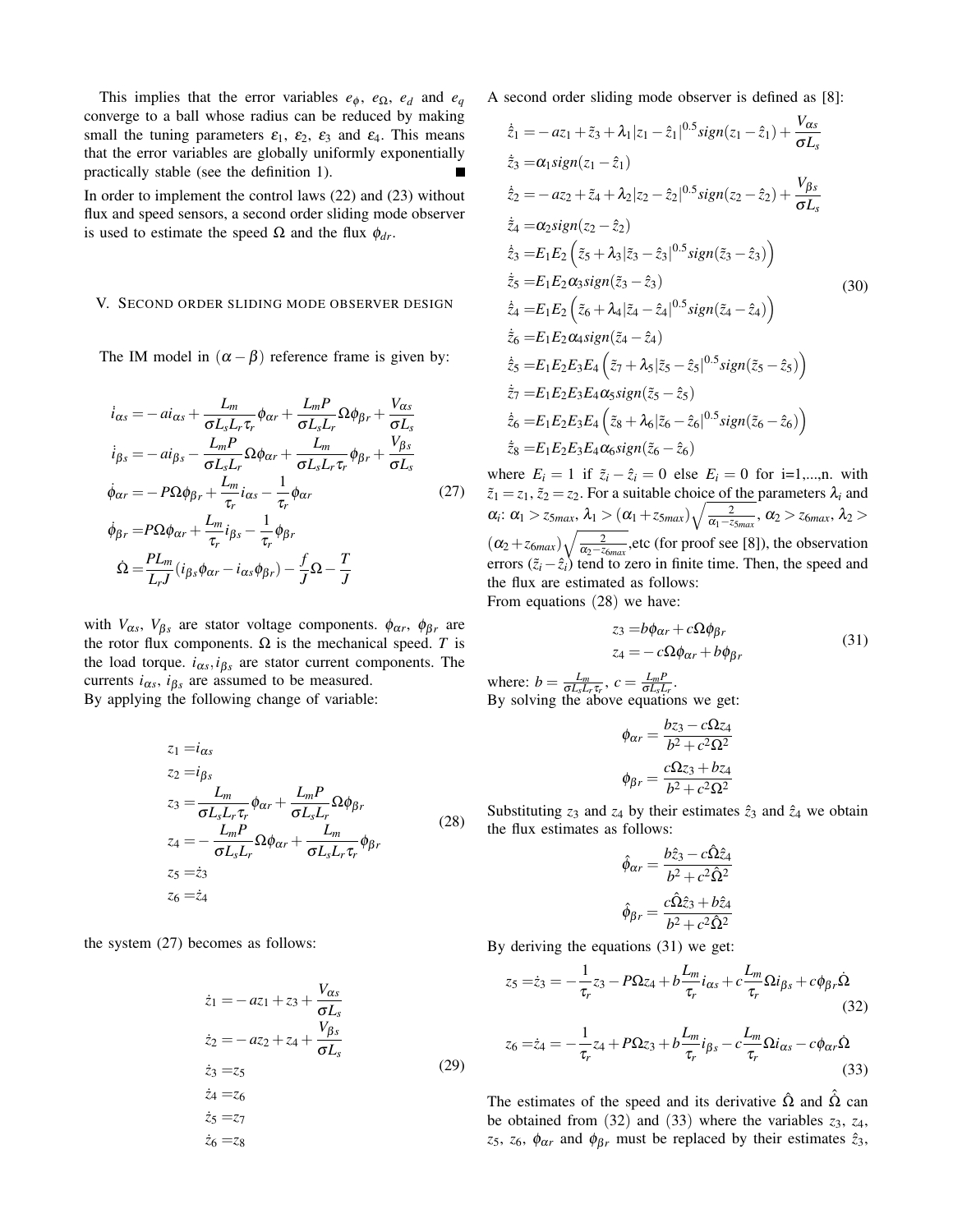$\hat{z}_4$ ,  $\hat{z}_5$ ,  $\hat{z}_6$ ,  $\hat{\phi}_{\alpha r}$  and  $\hat{\phi}_{\beta r}$ , respectively.

In the (*d−q*) reference frame the estimated flux and currents are given as follows:

$$
\hat{i}_{ds} = \cos(\hat{\rho})i_{\alpha s} + \sin(\hat{\rho})i_{\beta s}
$$

$$
\hat{i}_{qs} = -\sin(\hat{\rho})i_{\alpha s} + \cos(\hat{\rho})i_{\beta s}
$$

$$
\hat{\rho} = \arctan\frac{\hat{\phi}_{\beta r}}{\hat{\phi}_{\alpha r}}
$$

$$
\hat{\phi}_{dr} = \sqrt{\hat{\phi}_{\alpha r}^2 + \hat{\phi}_{\beta r}^2}
$$

VI. STABILITY ANALYSIS OF THE CLOSED LOOP SYSTEM

To implement the control laws (22) and (23), the speed and the flux and the currents must be replaced by their estimates as follows:

$$
V_{ds} = \sigma L_s \left( -k_d \hat{e}_d - k_3 \tanh\left(\frac{k_3 h}{\epsilon_3} \hat{e}_d\right) + a\hat{i}_{ds} - \frac{L_m}{\tau_r} \hat{e}_\phi - \hat{\omega}_s \hat{i}_{qs} \right)
$$

$$
- \frac{L_m}{\sigma L_s L_r \tau_r} \hat{\phi}_{dr} + \frac{\tau_r}{L_m} F_1(\hat{e}_\phi) \left(\frac{L_m}{\tau_r} \hat{i}_{ds} - \frac{\hat{\phi}_{dr}}{\tau_r}\right)
$$

$$
- \frac{\tau_r}{L_m} \left(F_1(\hat{e}_\phi) - \frac{1}{\tau_r}\right) \phi_{dr}^* + \frac{\tau_r}{L_m} \phi_{dr}^* \right)
$$
(34)

$$
V_{qs} = \sigma L_s \left( -k_q \hat{e}_q - k_4 \tanh(\frac{k_4 h}{\epsilon_4} \hat{e}_q) + a \hat{i}_{qs} + \hat{\omega}_s \hat{i}_{ds} \right. \n+ \frac{L_m}{\sigma L_s L_r} P \hat{\Omega} \hat{\phi}_{dr} - \frac{P L_m}{J L_r} \hat{e}_\Omega \hat{\phi}_{dr} \n+ \frac{J L_r}{L_m P \hat{\phi}_{dr}} F_2 (\hat{e}_\Omega) (\frac{P L_m}{L_r J} \hat{i}_{qs} \hat{\phi}_{dr} - \frac{f}{J} \hat{\Omega}) + F_3 (\hat{e}_\Omega, \hat{\Omega}, \hat{\phi}_{dr}) \n+ \frac{J L_r}{L_m P \hat{\phi}_{dr}} (\frac{f}{J} - F_2 (\hat{e}_\Omega)) \hat{\Omega}^* + \frac{J L_r}{L_m P \hat{\phi}_{dr}} \hat{\Omega}^* \right)
$$
\n(35)

where:  $\hat{e}_d = \hat{i}_{ds} - \hat{i}_{ds}^*$ ,  $\hat{e}_q = \hat{i}_{qs} - \hat{i}_{qs}^*$ ,  $\hat{e}_{\Omega} = \hat{\Omega} - \Omega^*$ ,  $\hat{e}_{\phi} = \hat{\phi}_{dr} - \Omega^*$  $\phi_{dr}^*$ . *Lm*

$$
\hat{\omega}_{s} = P\hat{\Omega} + \frac{L_{m}}{\tau_{r}\hat{\phi}_{dr}}\hat{i}_{qs}
$$

$$
\hat{i}_{ds}^{*} = \frac{\tau_{r}}{L_{m}} \left( -k_{\phi}\hat{e}_{\phi} - k_{1}tanh(\frac{k_{1}h}{\epsilon_{1}}\hat{e}_{\phi}) + \frac{\hat{\phi}_{dr}}{\tau_{r}} + \dot{\phi}_{dr}^{*} \right)
$$

$$
\hat{i}_{qs}^{*} = \frac{JL_{r}}{L_{m}P\hat{\phi}_{dr}} (-k_{\Omega}\hat{e}_{\Omega} - k_{2}\tanh\frac{k_{2}h}{\epsilon_{2}}\hat{e}_{\Omega} + \frac{f}{J}\hat{\Omega} + \hat{\Omega}^{*})
$$

By substituting the control laws (34) and (35) in the system of the tracking errors (21) we get:

$$
\dot{e}_d = -k_d e_d - k_3 \tanh\left(\frac{k_3 h}{\varepsilon_3} (e_d + \varepsilon_d + i_{ds}^* - i_{ds}^*)\right)
$$
  
\n
$$
- \frac{L_m}{\tau_r} e_\phi + h_1(x) - \frac{\tau_r}{L_m} F_1(e_\phi) h_3(x) + d_1(\varepsilon, x, \hat{x})
$$
  
\n
$$
\dot{e}_q = -k_q e_q - k_4 \tanh\left(\frac{k_4 h}{\varepsilon_4} (e_q + \varepsilon_q + i_{qs}^* - i_{qs}^*)\right) + d_2(\varepsilon, x, \hat{x})
$$
  
\n
$$
- \frac{P L_m}{J L_r} \phi_{dr} e_\Omega + h_2(x) + \frac{L_r F_2(e_\Omega)}{P L_m \phi_{dr}} T - F_4 h_3(x)
$$
  
\n
$$
\dot{e}_\phi = -k_\phi e_\phi - k_1 \tanh\left(\frac{k_1 h}{\varepsilon_1} e_\phi\right) + \frac{L_m}{\tau_r} e_d + h_3(x)
$$
  
\n
$$
\dot{e}_\Omega = \frac{P L_m}{L_r J} e_q \phi_{dr} - k_\Omega e_\Omega - k_2 \tanh\left(\frac{k_2 h}{\varepsilon_2} e_\Omega\right) - \frac{T}{J}
$$
  
\n(36)

with:  $\varepsilon = (\varepsilon_d, \varepsilon_q, \varepsilon_\phi, \varepsilon_\Omega)$  denote the vector of the estimation errors,  $\varepsilon_d = i_{ds} - \hat{i}_{ds}, \ \varepsilon_q = i_{qs} - \hat{i}_{qs}, \ \varepsilon_\phi = \phi_{dr} - \hat{\phi}_{dr}, \ \varepsilon_\Omega = \Omega \hat{\Omega}$ ,  $x = (i_{ds}, i_{qs}, \phi_{dr}, \Omega)$ ,  $\hat{x} = (\hat{i}_{ds}, \hat{i}_{qs}, \hat{\phi}_{dr}, \hat{\Omega})$ . The expression of the perturbation terms  $d_1(\varepsilon, x, \hat{x})$  and  $d_2(\varepsilon, x, \hat{x})$  can be easly obtained and are omitted for limited space.

The stability of the system (36) will be shown in two steps. First, we prove the boundedness of the trajectories before the convergence of the observer. Second, we prove the trajectories convergence after the convergence of the observer.

*Lemma 1:* Consider the system (36). If  $k_3$  >  $\left| h_1(x) - \frac{\tau_r}{L_m} F_1(e_{\phi}) h_3(x) + d_1(\varepsilon, x, \hat{x}) \right|_{max}, \quad k_4$  >  $\left|h_2(x)+\frac{L_rF_2(e_0)}{PL_m\phi_{dr}}T-F_4h_3(x)+d_2(\varepsilon,x,\hat{x})\right|_{max}, k_1>|h_3(x)|_{max}$ and  $k_2 > \left| \frac{T}{J} \right|_{max}$ , then the states of system (36) are uniformly bounded before the convergence of the observer.

To study the boundedness of the system (36) we use the following definition (see [17]).

*Definition 2:* The system (4) is globally uniformly bounded, if there exists a continuous positive definite function  $W_3(x)$  such that the derivative of the Lyapunov function *V* along the trajectories of the system (4) satisfies:

$$
\dot{V} \le -W_3(x), \ \forall ||x|| \ge \mu > 0, \ \forall t \ge t_0 \tag{37}
$$

i.e for every  $a > 0$  there exists  $b = b(a) > 0$  such that, for all  $t_0 \geq 0$ ,

$$
||x(t_0)|| \le a \Rightarrow ||x(t)|| \le b(a), \forall t \ge t_0
$$
\n(38)

*Proof:* To show the boundedness of the system (36) before the convergence of the observer we use the following Lyapunov function:

$$
V = \frac{1}{2} (e_d^2 + e_q^2 + e_\phi^2 + e_\Omega^2)
$$
 (39)

with 
$$
|tanh(x)| \le 1
$$
 and for:  $k_3 >$   
\n
$$
\begin{vmatrix} h_1(x) - \frac{\tau_r}{L_m} F_1(e_{\phi}) h_3(x) + d_1(\varepsilon, x, \hat{x}) \Big|_{max}, & k_4 > \\ h_2(x) + \frac{L_r F_2(e_{\Omega})}{PL_m \phi_{dr}} T - F_4 h_3(x) + d_2(\varepsilon, x, \hat{x}) \Big|_{max}, & k_1 > |h_3(x)|_{max}
$$
  
\nand  $k_2 > |\frac{T}{J}|_{max}$  we get:

$$
\dot{V} \le -k_d e_d^2 - k_q e_q^2 - k_\phi e_\phi^2 - k_\Omega e_\Omega^2 + 2k_3 |e_d| + 2k_4 |e_q| + \varepsilon_1 + \varepsilon_2
$$
\n
$$
\tag{40}
$$

Let  $0 < \theta < 1$ . Then  $\dot{V}$  can be written as follows:

$$
\dot{V} \le -k_d(1-\theta)e_d^2 - k_q(1-\theta)e_q^2 - k_\phi(1-\theta)e_\phi^2
$$
  
\n
$$
-k_\Omega(1-\theta)e_\Omega^2 - k_d\theta e_d^2 + 2k_3|e_d| - k_q\theta e_q^2 + 2k_4|e_q| \quad (41)
$$
  
\n
$$
-k_\phi\theta e_\phi^2 + \varepsilon_1 - k_\Omega\theta e_\Omega^2 + \varepsilon_2
$$

If:  $-k_d \theta e_d^2 + 2k_3 |e_d| \leq 0$ ,  $-k_q \theta e_q^2 + 2k_4 |e_q| \leq 0$ ,  $-k_{\phi} \theta e_{\phi}^2 +$  $\mathcal{E}_1 \leq 0$  and  $k_{\Omega} \theta e_{\Omega}^2 + \mathcal{E}_2 \leq 0$  i.e.:  $|e_q| \geq \frac{2k_4}{k_q \theta}$ ,  $|e_d| \geq \frac{2k_3}{k_d \theta}$ ,  $|e_{\phi}| \geq$  $\sqrt{\frac{\varepsilon_1}{k_\phi \theta}}$  and  $|e_\Omega| \ge \sqrt{\frac{\varepsilon_2}{k_\Omega \theta}}, \dot{V}$  becomes:

$$
\dot{V} \le -k_d (1 - \theta) e_d^2 - k_q (1 - \theta) e_q^2 - k_\phi (1 - \theta) e_\phi^2 \n- k_\Omega (1 - \theta) e_\Omega^2
$$
\n(42)

This means that the variables  $e_d$ ,  $e_g$ ,  $e_\phi$  and  $e_\Omega$  are uniformly bounded before the convergence of the observer (see the definition 2).٠